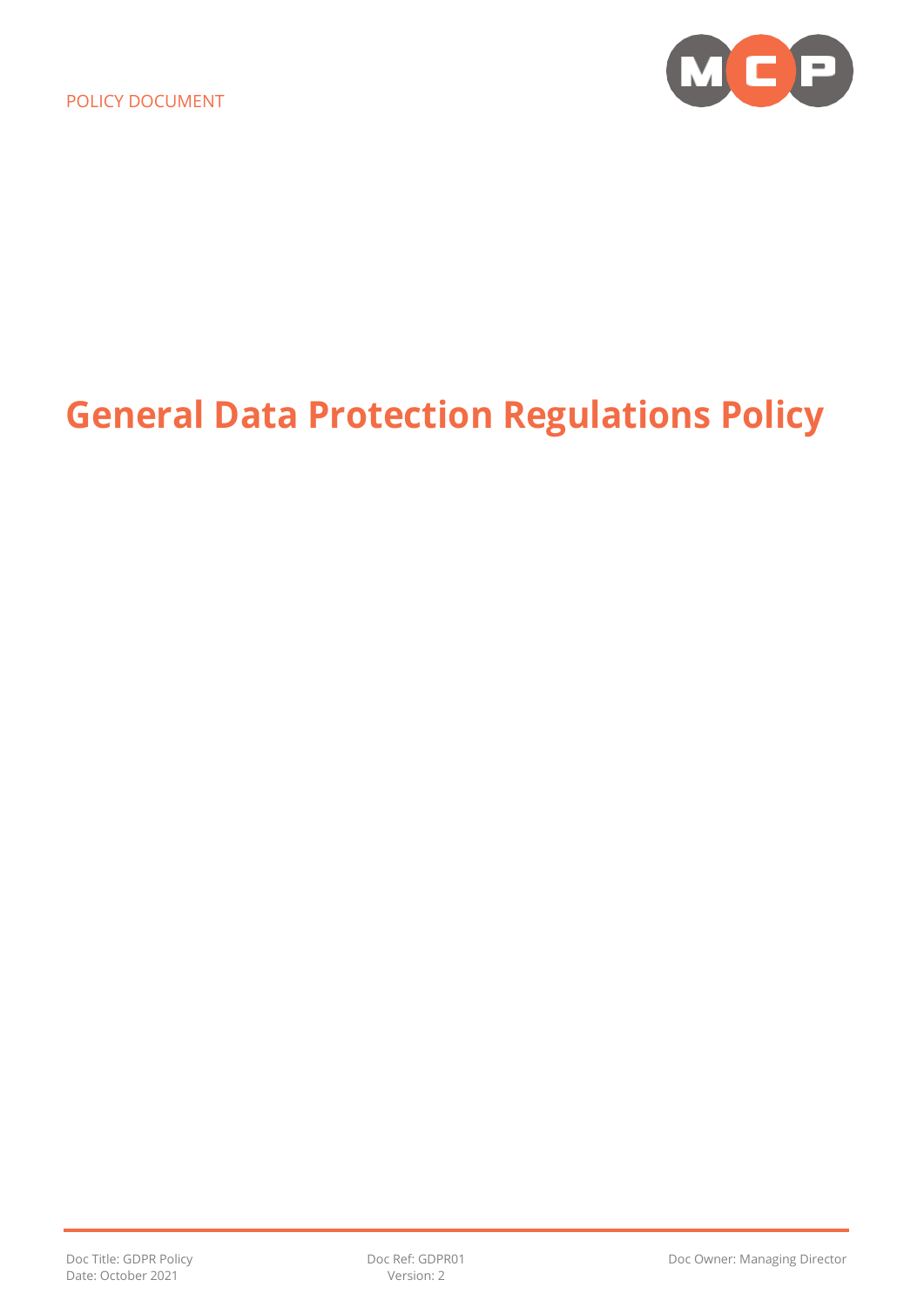

## **Contents**

| 1.  |  |
|-----|--|
| 2.  |  |
| 3.  |  |
| 4.  |  |
| 5.  |  |
| 6.  |  |
| 7.  |  |
| 8.  |  |
| 9.  |  |
| 10. |  |
| 11. |  |
| 12. |  |
| 13. |  |
| 14. |  |
| 15. |  |
| 16. |  |
| 17. |  |
| 18. |  |
| 19. |  |
| 20. |  |
| 21. |  |
| 22. |  |
| 23. |  |
| 24. |  |
| 25. |  |
| 26. |  |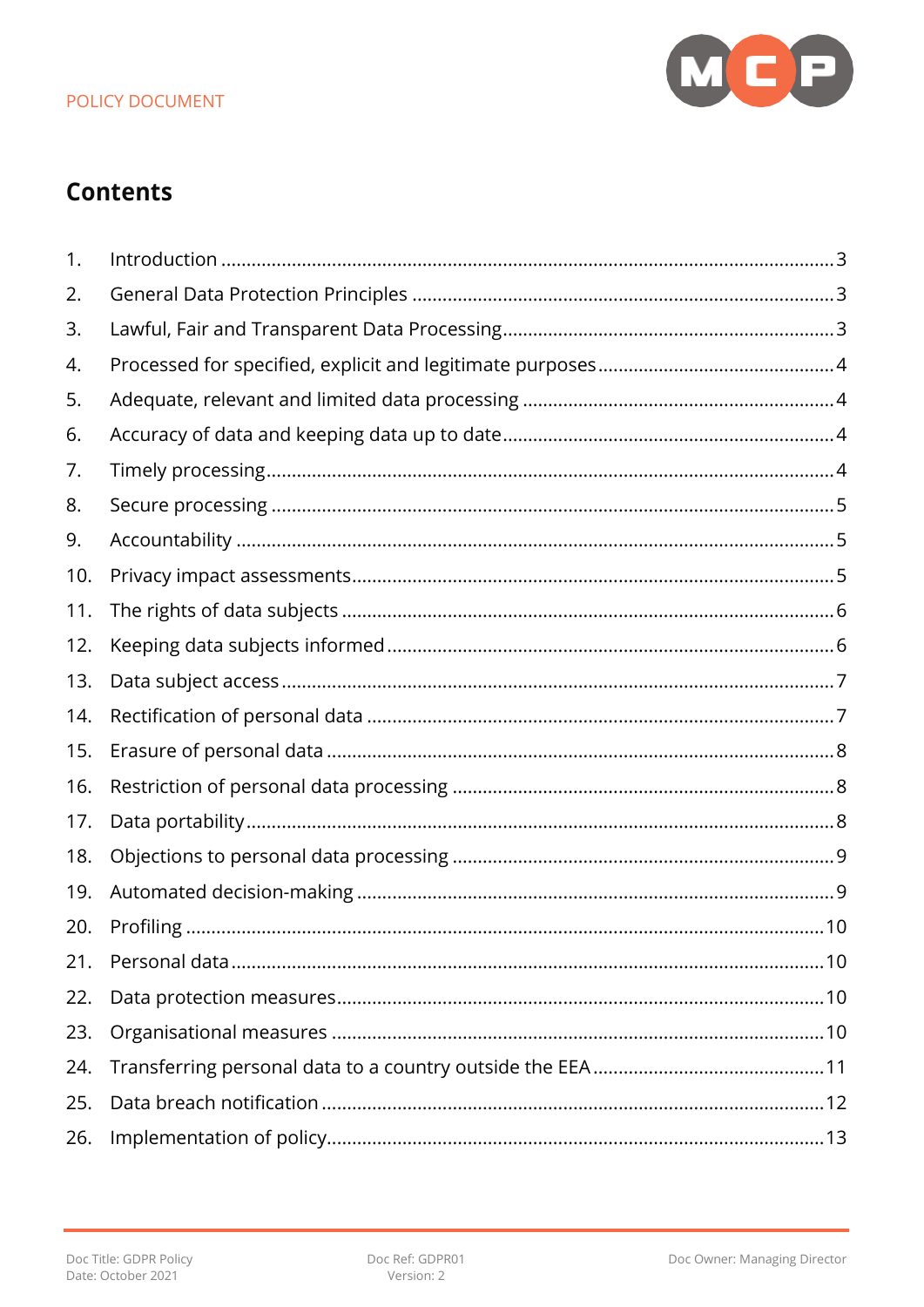

#### <span id="page-2-0"></span>**1. Introduction**

- 1.1 This Policy sets out the obligations of MCP Property Services Ltd (company number 03744489) regarding data protection and the rights of customers, employees and suppliers ("data subjects") in respect of their personal data under the General Data Protection Regulation ("GDPR").
- 1.2 GDPR defines "personal data" as any information relating to an identified or identifiable natural person (a data subject); an identifiable natural person is one who can be identified, directly or indirectly, in particular by reference to an identifier such as a name, an identification number, location data, an online identifier, or to one or more factors specific to the physical, physiological, genetic, mental, economic, cultural, or social identity of that natural person.
- 1.3 This Policy sets out the procedures that are to be followed when dealing with personal data. The procedures and principles set out herein must be followed at all times by the Company, its employees, agents, contractors, or other parties working on behalf of the Company.

## <span id="page-2-1"></span>**2. General Data Protection Principles**

- 2.1 This Policy aims to ensure compliance with GDPR. GDPR sets out the following principles with which any party handling personal data must comply. All personal data must be:
	- a) Processed lawfully, fairly, and in a transparent manner in relation to the data subject
	- b) Collected for specified, explicit, and legitimate purposes and not further processed in a manner that is incompatible with those purposes; further processing for archiving purposes in the public interest, scientific or historical research purposes or statistical purposes shall not be considered to be incompatible with the initial purposes
	- c) Adequate, relevant and limited to what is necessary in relation to the purposes for which it is processed
	- d) Accurate and, where necessary, kept up to date; every reasonable step must be taken to ensure that personal data that is inaccurate, having regard to the purposes for which they are processed, is erased or rectified without delay
	- e) Kept in a form which permits identification of data subjects for no longer than is necessary for the purposes for which the personal data is processed; personal data may be stored for longer periods insofar as the personal data will be processed solely for archiving purposes in the public interest, scientific or historical research purposes or statistical purposes subject to implementation of the appropriate technical and organisational measures required by GDPR in order to safeguard the rights and freedoms of the data subject
	- f) Processed in a manner that ensures appropriate security of the personal data, including protection against unauthorised or unlawful processing and against accidental loss, destruction or damage, using appropriate technical or organisational measures

## <span id="page-2-2"></span>**3. Lawful, Fair and Transparent Data Processing**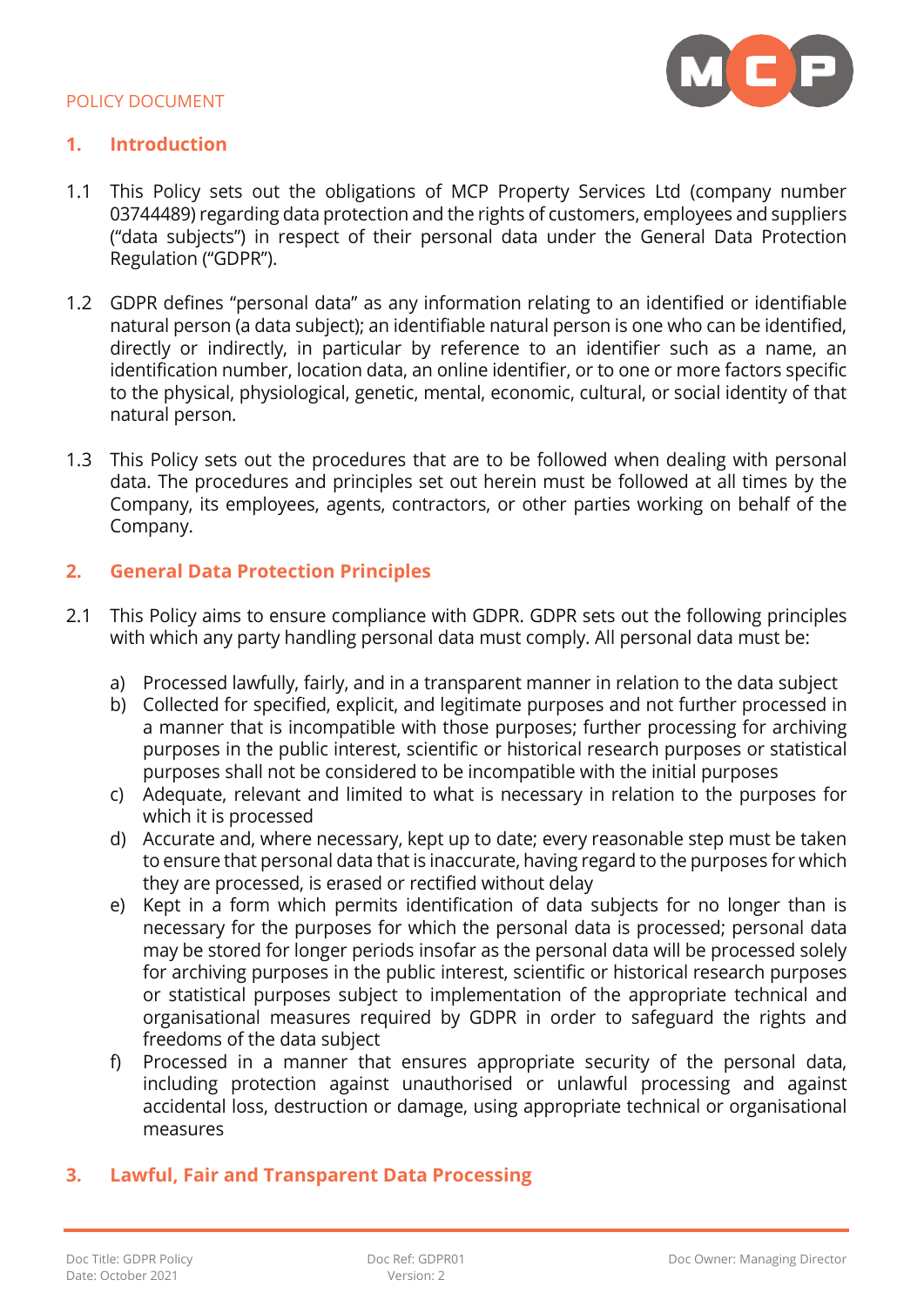

- 3.1 GDPR seeks to ensure that personal data is processed lawfully, fairly, and transparently, without adversely affecting the rights of the data subject. GDPR states that processing of personal data shall be lawful if at least one of the following applies:
	- a) The data subject has given consent to the processing of his or her personal data for one or more specific purposes
	- b) Processing is necessary for the performance of a contract to which the data subject is a
	- c) party or in order to take steps at the request of the data subject prior to entering into a
	- d) contract
	- e) Processing is necessary for compliance with a legal obligation to which the controller is
	- f) subject
	- g) Processing is necessary to protect the vital interests of the data subject or of another natural person
	- h) Processing is necessary for the performance of a task carried out in the public interest or in the exercise of official authority vested in the controller
	- i) Processing is necessary for the purposes of the legitimate interests pursured by the controller or by a third party, except where such interests are overriden by the fundamental rights and freedoms of the data subject which require protection of personal data, in particular where the data subject is a child

## <span id="page-3-0"></span>**4. Processed for specified, explicit and legitimate purposes**

- 4.1 The Company collects and processes the personal data set out in Part 21 of this Policy. This may include personal data received directly from data subjects (for example, contact details used when a data subject communicates with us).
- 4.2 The Company only processes personal data for the specific purposes set out in Part 21 of this Policy (or for other purposes expressly permitted by the Regulation). The purposes for which we process personal data will be informed to data subjects at the time that their personal data is collected, where it is collected directly from them, or as soon as possible (not more than one calendar month) after collection where it is obtained from a third party.

## <span id="page-3-1"></span>**5. Adequate, relevant and limited data processing**

5.1 The Company will only collect and process personal data for and to the extent necessary for the specific purpose(s) informed to data subjects as under Part 4, above.

## <span id="page-3-2"></span>**6. Accuracy of data and keeping data up to date**

- 6.1 The Company shall ensure that all personal data collected and processed in accordance with its Data Retention Policy. Where any inaccurate or out-of-date data is found, all reasonable steps will be taken without delay to amend or erase that data, as appropriate.
- <span id="page-3-3"></span>**7. Timely processing**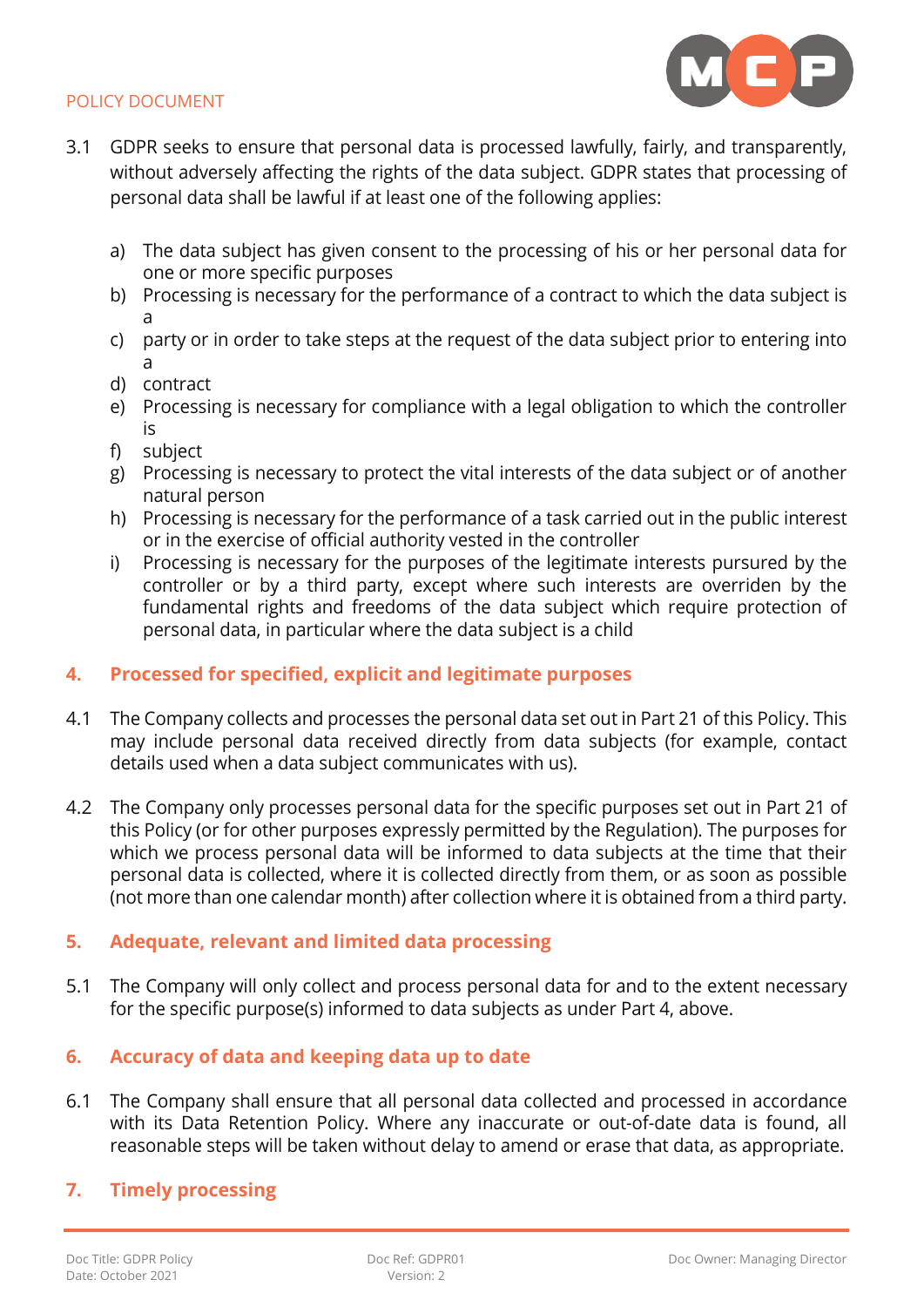

7.1 The Company shall not keep personal data for any longer than is necessary in light of the purposes for which that data was originally collected and processed. When the data is no longer required, all reasonable steps will be taken to erase it without delay. The Company shall follow the procedures set out in its Data Retention Policy

## <span id="page-4-0"></span>**8. Secure processing**

8.1 The Company shall ensure that all personal data collected and processed is kept secure and protected against unauthorised or unlawful processing and against accidental loss, destruction or damage. Further details of the data protection and organisational measures which shall be taken are provided in Parts 22 and 23 of this Policy.

### <span id="page-4-1"></span>**9. Accountability**

- 9.1 The Company shall keep written internal records of all personal data collection, holding, and processing, which shall incorporate the following information:
	- a) The name and details of the Company and any applicable third party data controllers
	- b) The purposes for which the Company processes personal data
	- c) Details of the categories of personal data collected, held, and processed by the Company and the categories of data subject to which that personal data relates;
	- d) Details (and categories) of any third parties that will receive personal data from the Company
	- e) Details of any transfers of personal data to non-EEA countries including all mechanisms and security safeguards
	- f) Details of how long personal data will be retained by the Company; and
	- g) Detailed descriptions of all technical and organisational measures taken by the Company to ensure the security of personal data.

#### <span id="page-4-2"></span>**10. Privacy impact assessments**

- 10.1 The Company shall carry out Privacy Impact Assessments when and as required under GDPR. Privacy Impact Assessments shall be overseen by the Company's data protection officer and shall address the following areas of importance:
	- a) The purpose(s) for which personal data is being processed and the processing operations to be carried out on that data
	- b) Details of the legitimate interests being pursued by the Company
	- c) An assessment of the necessity and proportionality of the data processing with respect to the purpose(s) for which it is being processed
	- d) Assessment of the risks posed to individual data subjects; and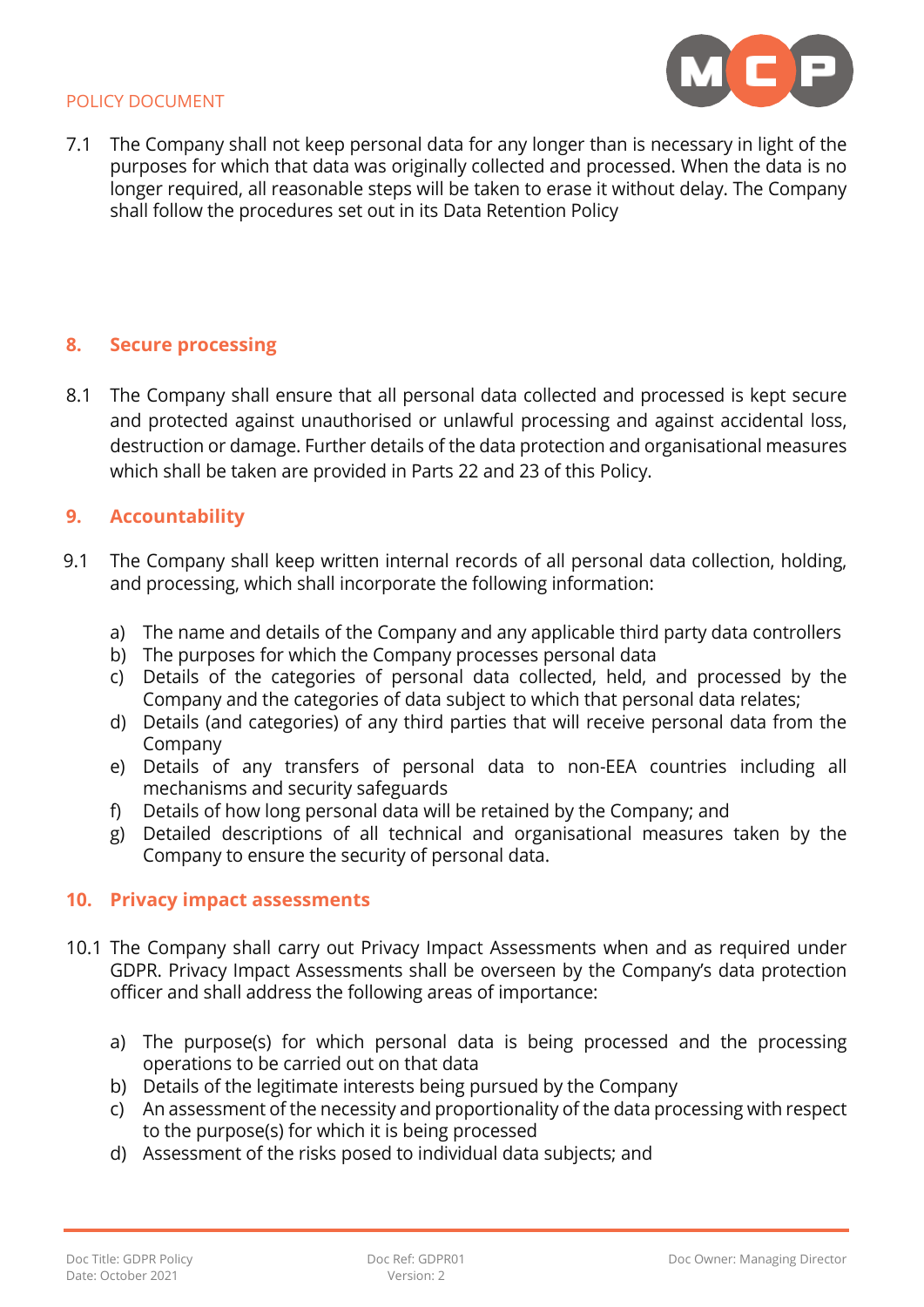

e) Details of the measures in place to minimise and handle risks including safeguards, data security, and other measures and mechanisms to ensure the protection of personal data, sufficient to demonstrate compliane with the Regulation

## <span id="page-5-0"></span>**11. The rights of data subjects**

- 11.1 GDPR sets out the following rights applicable to data subjects:
	- a) The right to be informed
	- b) The right of access
	- c) The right to rectification
	- d) The right to erasure (also known as the 'right to be forgotten')
	- e) The right to restrict processing
	- f) The right to data portability
	- g) The right to object
	- h) Rights with respect to automated decision-making and profiling

## <span id="page-5-1"></span>**12. Keeping data subjects informed**

- 12.1 The Company shall ensure that the following information is provided to every data subject when personal data is collected:
	- a) The purpose(s) for which the personal data is being collected and will be processed (as detailed in Part 21 of this Policy) and the legal basis justifying that collection and processing
	- b) Where applicable, the legitimate interests upon which the Company is justifying its collection and processing of the personal data
	- c) Where the personal data is not obtained directly from the data subject, the categories of personal data collected and processed
	- d) Where the personal data is to be transferred to one or more third parties, details of those parties
	- e) Where the personal data is to be transferred to a third party that is located outside of the European Economic Area (the "EEA"), details of that transfer, including but not limited to the safeguards in place (see Part 24 of this Policy for further details concerning such third country data transfers)
	- f) Details of the length of time the personal data will be held by the Company (or, where there is no predetermined period, details of how that length of time will be determined)
	- g) Details of the data subject's rights under GDPR
	- h) Details of the data subject's right to withdraw their consent to the Company's processing of their personal data at any time
	- i) Details of the data subject's right to complain to the Information Commissioner's Office (the 'supervisory authority' under the Regulation)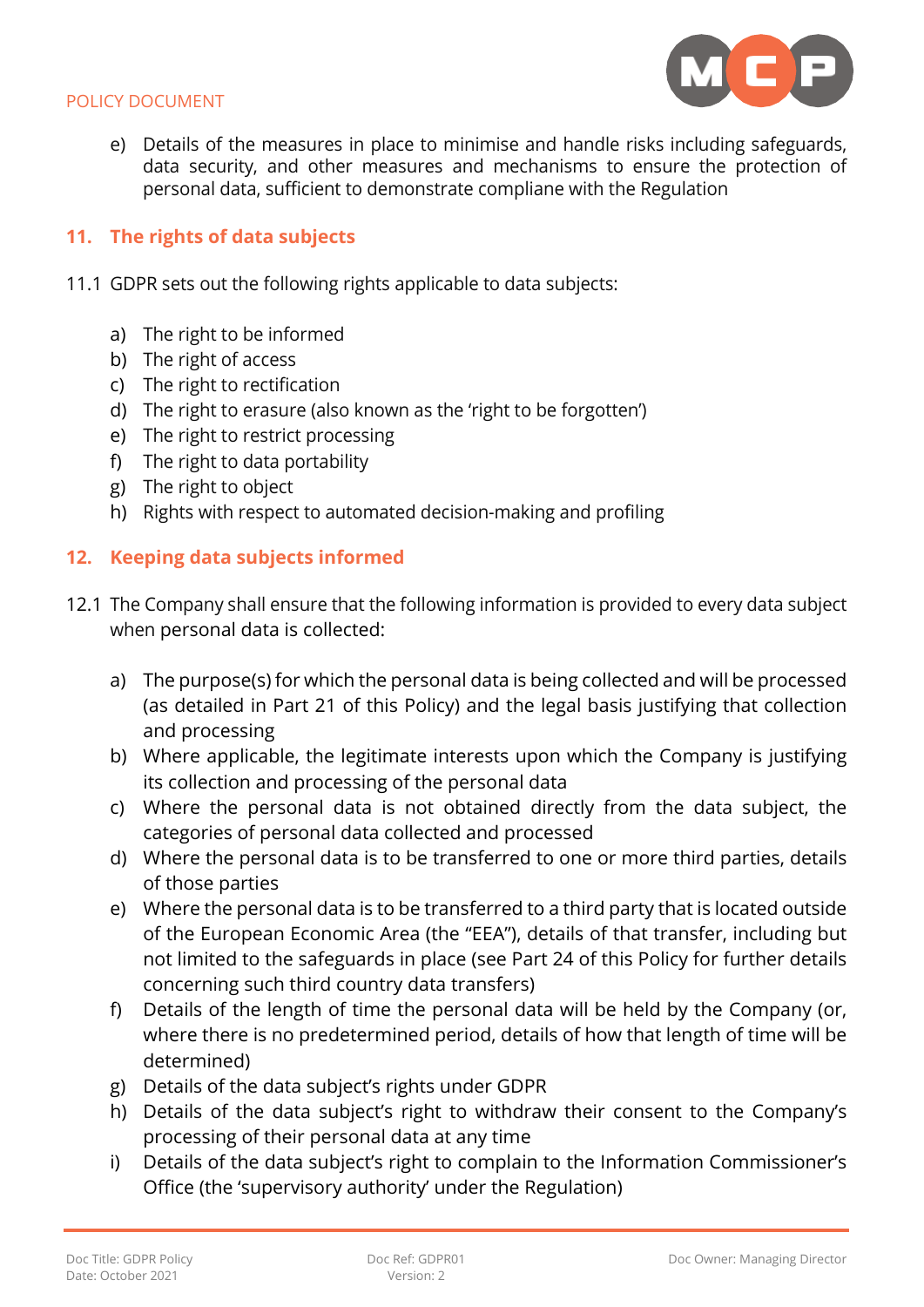

- j) Where applicable, details of any legal or contractual requirement or obligation necessitating the collection and processing of the personal data and details of any consequences of failing to provide it
- k) Details of any automated decision-making that will take place using the personal data (including but not limited to profiling), including information on how decisions will be made, the significance of those decisions and any consequences
- 12.2 The information set out above in Part 12.1 shall be provided to the data subject at the following applicable time:
	- a) Where the personal data is obtained from the data subject directly, at the time of collection
	- b) Where the personal data is not obtained from the data subject directly (i.e. from another party):
		- i. If the personal data is used to communicate with the data subject, at the time of the first communication; or
		- ii. If the personal data is to be disclosed to another party, before the personal data is disclosed; or
		- iii. In any event, not more than one month after the time at which the Company obtains the personal data

## <span id="page-6-0"></span>**13. Data subject access**

- 13.1 A data subject may make a subject access request ("SAR") at any time to find out more about the personal data which the Company holds about them. The Company is normally required to respond to SARs within one month of receipt (this can be extended by up to two months in the case of complex and/or numerous requests, and in such cases the data subject shall be informed of the need for the extension)
- 13.2 All subject access requests received must be forwarded to the Data Protection Manager
- 13.3 The Company does not charge a fee for the handling of normal SARs. The Company reserves the right to charge reasonable fees for additional copies of information that has already been supplied to a data subject, and for requests that are manifestly unfounded or excessive, particularly where such requests are repetitive
- 13.4 The Company shall follow its Data Subject Access Request policy in this regard

## <span id="page-6-1"></span>**14. Rectification of personal data**

14.1 If a data subject informs the Company that personal data held by the Company is inaccurate or incomplete, requesting that it be rectified, the personal data in question shall be rectified, and the data subject informed of that rectification, within one month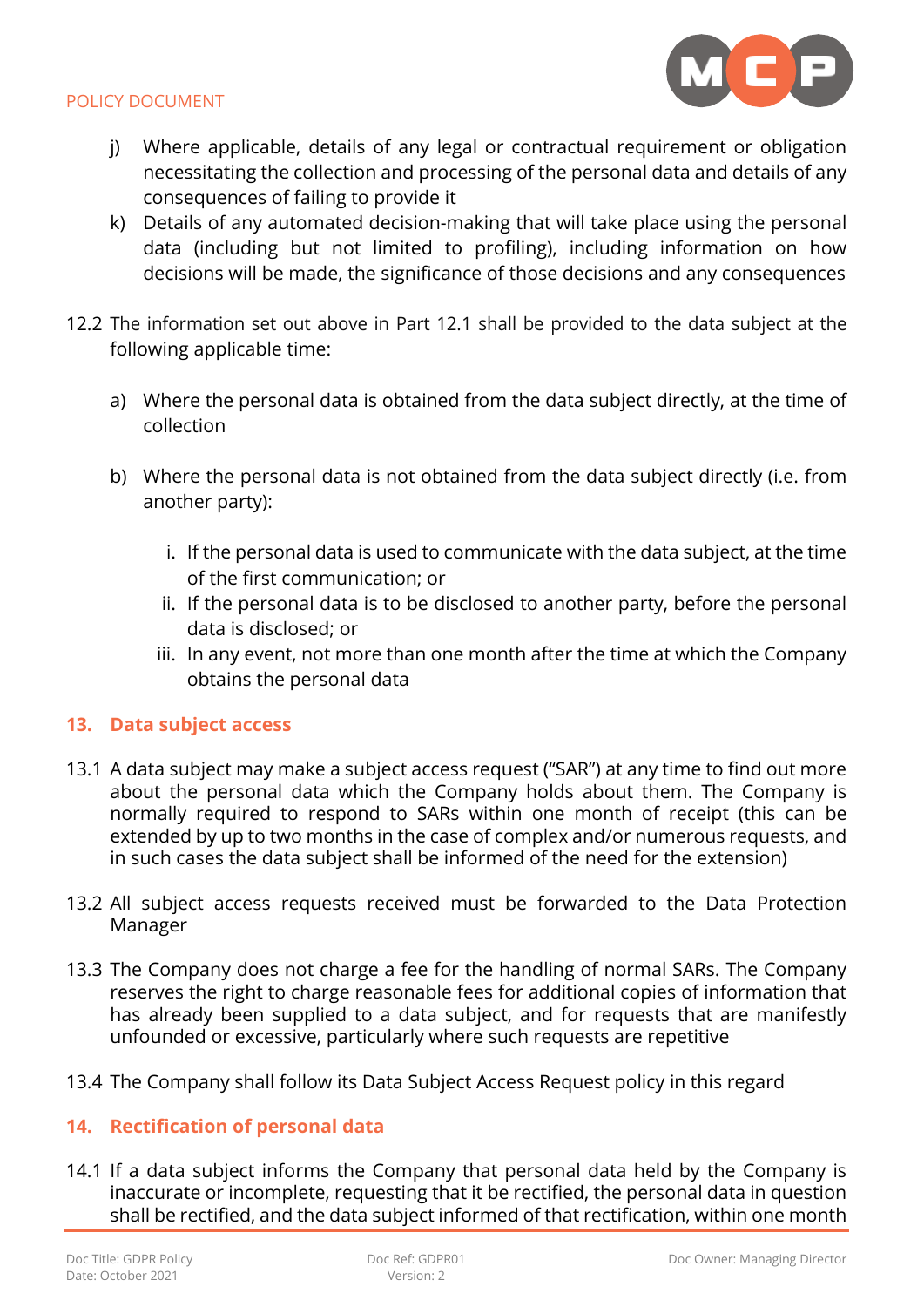

of receipt the data subject's notice (this can be extended by up to two months in the case of complex requests, and in such cases the data subject shall be informed of the need for the extension)

14.2 In the event that any affected personal data has been disclosed to third parties, those parties shall be informed of any rectification of that personal data.

## <span id="page-7-0"></span>**15. Erasure of personal data**

- 15.1 Data subjects may request that the Company erases the personal data it holds about them in the following circumstances:
	- a) It is no longer necessary for the Company to hold that personal data with respect to the purpose for which it was originally collected or processed
	- b) The data subject wishes to withdraw their consent to the Company holding and processing their personal data
	- c) The data subject objects to the Company holding and processing their personal data (and there is no overriding legitimate interest to allow the Company to continue doing so) (see Part 18 of this Policy for further details concerning data subjects' rights to object); and
	- d) The personal data has been processed unlawfully
- 15.2 Unless the Company has reasonable grounds to refuse to erase personal data, all requests for erasure shall be complied with, and the data subject informed of the erasure, within one month of receipt of the data subject's request (this can be extended by up to two months in the case of complex requests, and in such cases the data subject shall be informed of the need for the extension).
- 15.3 In the event that any personal data that is to be erased in response to a data subject request has been disclosed to third parties, those parties shall be informed of the erasure (unless it is impossible or would require disproportionate effort to do so).

## <span id="page-7-1"></span>**16. Restriction of personal data processing**

- 16.1 Data subjects may request that the Company ceases processing the personal data it holds about them. If a data subject makes such a request, the Company shall retain only the amount of personal data pertaining to that data subject that is necessary to ensure that no further processing of their personal data takes place
- 16.2 In the event that any affected personal data has been disclosed to third parties, those parties shall be informed of the applicable restrictions on processing it (unless it is impossible or would require disproportionate effort to do so).

## <span id="page-7-2"></span>**17. Data portability**

17.1 Where data subjects have given their consent to the Company to process their personal data in such a manner or the processing is otherwise required for the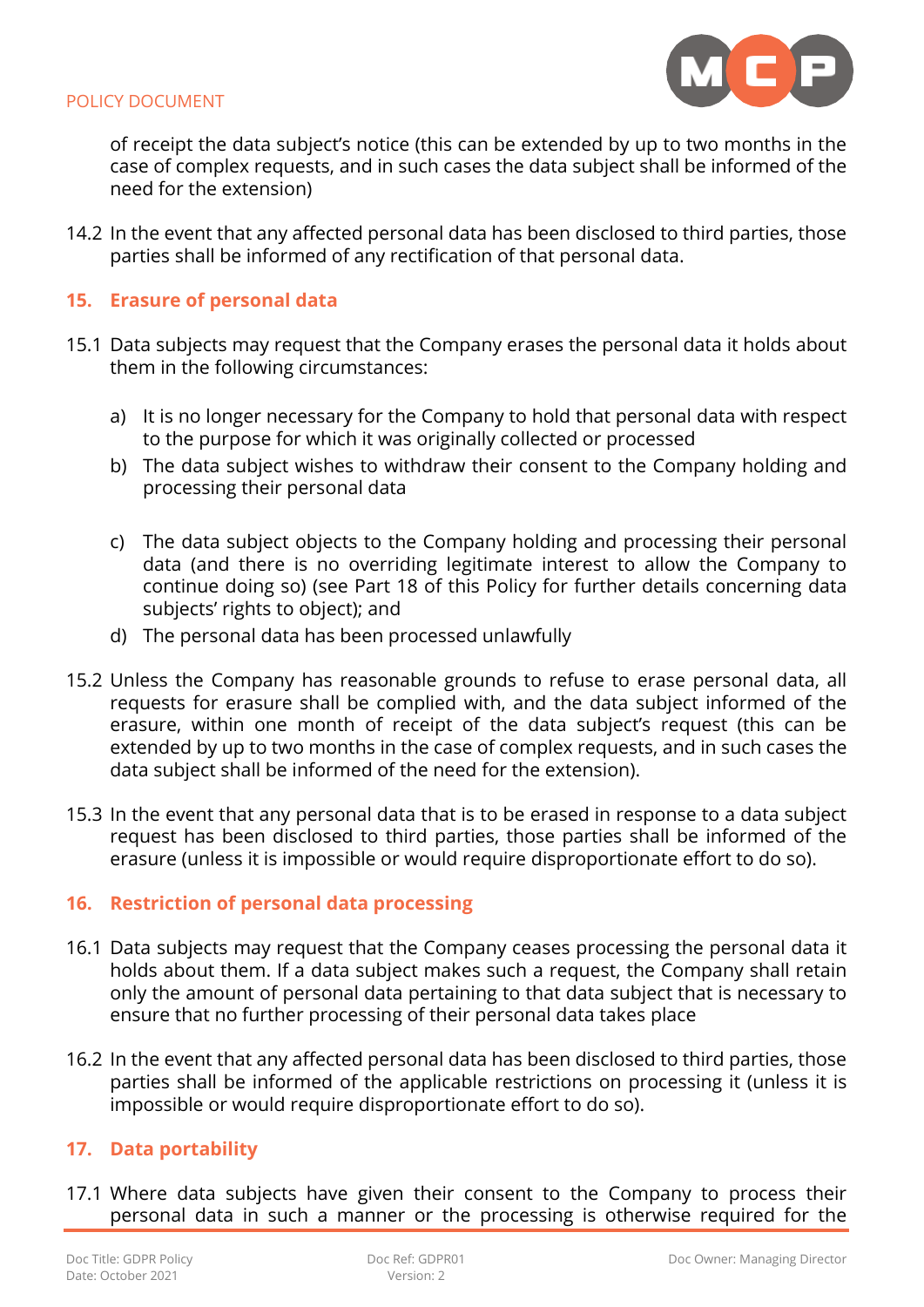

performance of a contract between the Company and the data subject, data subjects have the legal right under GDPR to receive a copy of their personal data and to use it for other purposes (namely transmitting it to other data controllers, e.g. other organisations)

- 17.2 To facilitate the right of data portability, the Company shall make available all applicable personal data to data subjects in the following formats:
	- a) XMLS
	- b) PDF
- 17.3 Where technically feasible, if requested by a data subject, personal data shall be sent directly to another data controller
- 17.4 All requests for copies of personal data shall be complied with within one month of the

data subject's request (this can be extended by up to two months in the case of complex requests in the case of complex or numerous requests, and in such cases the data subject shall be informed of the need for the extension)

## <span id="page-8-0"></span>**18. Objections to personal data processing**

- 18.1 Data subjects have the right to object to the Company processing their personal data based on legitimate interests (including profiling), direct marketing (including profiling), and processing for scientific and/or historical research and statistics purposes
- 18.2 Where a data subject objects to the Company processing their personal data based on its legitimate interests, the Company shall cease such processing forthwith, unless it can be demonstrated that the Company's legitimate grounds for such processing override the data subject's interests, rights and freedoms; or the processing is necessary for the conduct of legal claims
- 18.3 Where a data subject objects to the Company processing their personal data for direct marketing purposes, the Company shall cease such processing forthwith
- 18.4 Where a data subject objects to the Company processing their personal data for scientific and/or historical research and statistics purposes, the data subject must, under GDPR, 'demonstrate grounds relating to his or her particular situation'. The Company is not required to comply if the research is necessary for the performance of a task carried out for reasons of public interest

#### <span id="page-8-1"></span>**19. Automated decision-making**

19.1 In the event that the Company uses personal data for the purposes of automated decision-making and those decisions have a legal (or similarly significant effect) on data subjects, data subjects have the right to challenge to such decisions under GDPR,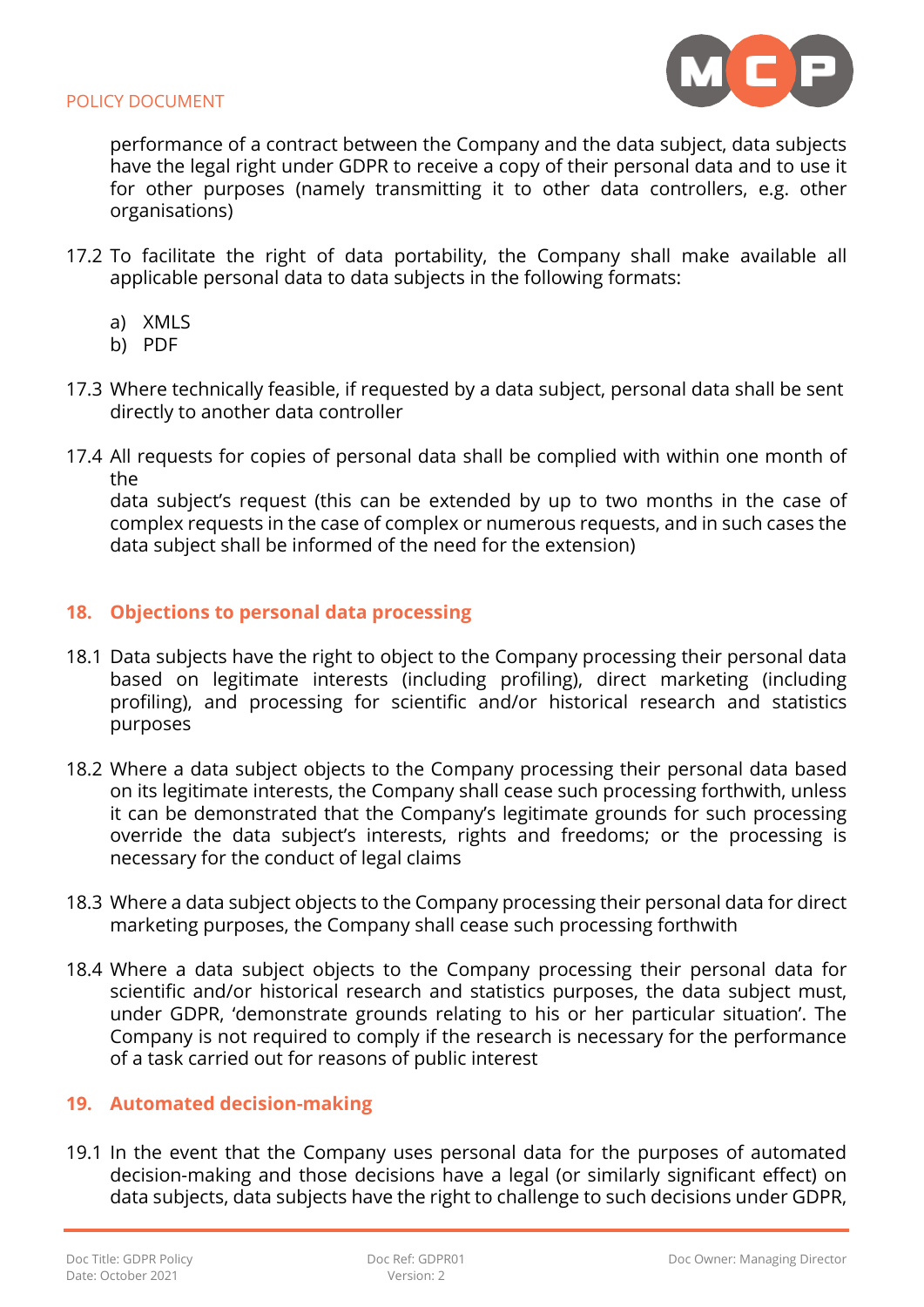

requesting human intervention, expressing their own point of view, and obtaining an explanation of the decision from the Company

- 19.2 The right described in Part 19.1 does not apply in the following circumstances:
	- a) The decision is necessary for the entry into, or performance of, a contract between the Company and the data subject
	- b) The decision is authorised by law; or
	- c) The data subject has given their explicit consent

## <span id="page-9-0"></span>**20. Profiling**

- 20.1 Where the Company uses personal data for profiling purposes, the following shall apply:
	- a) Clear information explaining the profiling will be provided, including its significance and the likely consequences
	- b) Appropriate mathematical or statistical procedures will be used
	- c) Technical and organisational measures necessary to minimise the risk of errors and to enable such errors to be easily corrected shall be implemented and:
	- d) All personal data processed for profiling purposes shall be secured in order to prevent discriminatory effects arising out of profiling (see Parts 22 and 23 of this Policy for more details on data security)

## <span id="page-9-1"></span>**21. Personal data**

- 21.1 The following personal data may be collected, held, and processed by the Company:
	- a) Customer date
	- b) Employee data and
	- c) Supplier data

## <span id="page-9-2"></span>**22. Data protection measures**

22.1 The Company shall ensure that all its employees, agents, contractors, or other parties working on its behalf comply with its Data Security Policy.

## <span id="page-9-3"></span>**23. Organisational measures**

23.1 The Company shall ensure that the following measures are taken with respect to the collection, holding, and processing of personal data: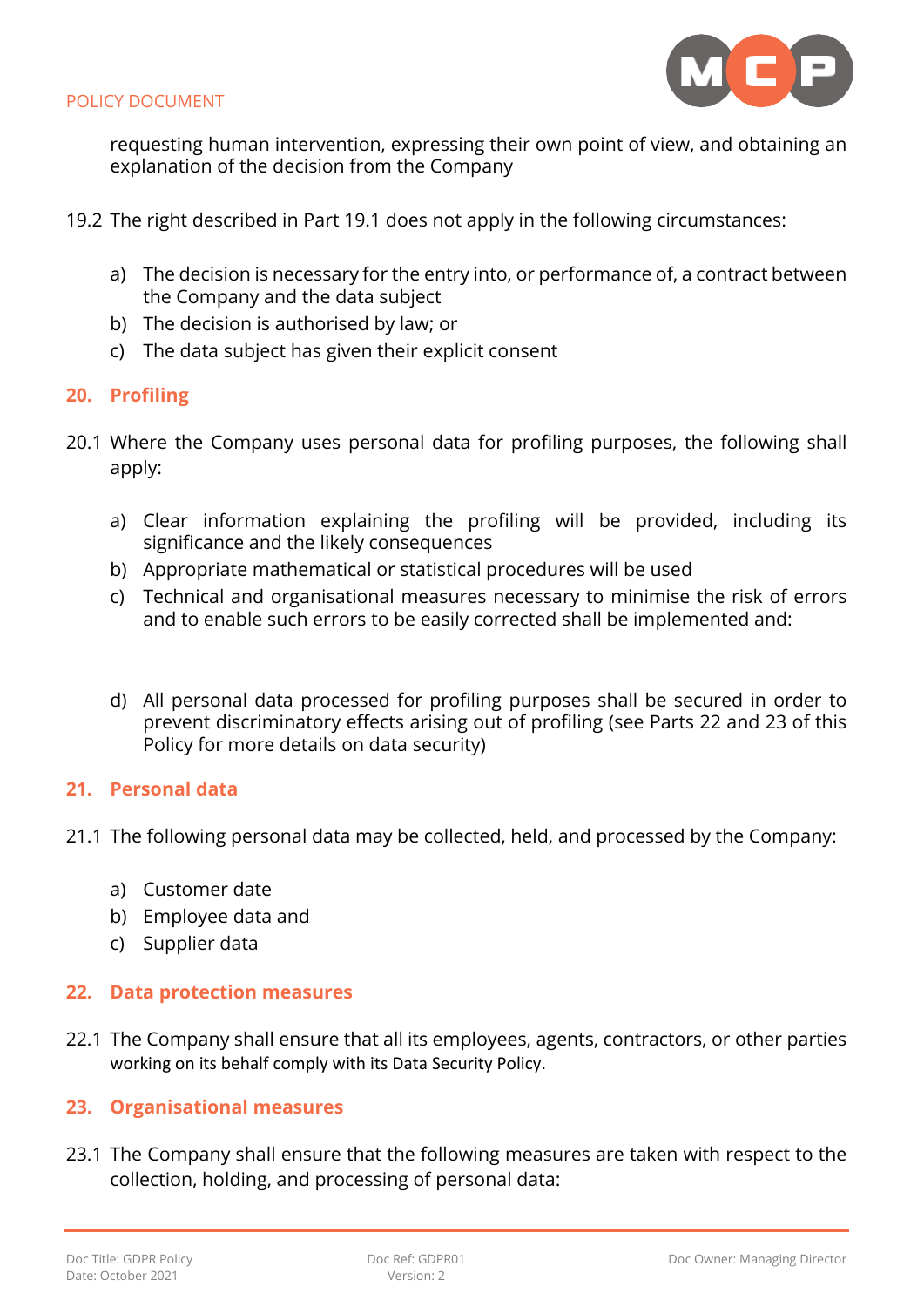

- a) All employees, agents, contractors, or other parties working on behalf of the Company shall be made fully aware of both their individual responsibilities and the Company's responsibilities under GDPR and under this Policy, and shall be provided with a copy of this Policy
- b) Only employees, agents, sub-contractors, or other parties working on behalf of the Company that need access to, and use of, personal data in order to carry out their assigned duties correctly shall have access to personal data held by the Company
- c) All employees, agents, contractors, or other parties working on behalf of the Company handling personal data will be appropriately trained to do so
- d) All employees, agents, contractors, or other parties working on behalf of the Company handling personal data will be appropriately supervised
- e) Methods of collecting, holding and processing personal data shall be regularly evaluated and reviewed
- f) The performance of those employees, agents, contractors, or other parties working on

behalf of the Company handling personal data shall be regularly evaluated and reviewed

- g) All employees, agents, contractors, or other parties working on behalf of the Company
- h) handling personal data will be bound to do so in accordance with the principles of GDPR and this Policy by contract
- i) All agents, contractors, or other parties working on behalf of the Company handling personal data must ensure that any and all of their employees who are involved in the processing of personal data are held to the same conditions as those relevant employees of the Company arising out of this Policy and GDPR
- j) Where any agent, contractor or other party working on behalf of the Company handling personal data fails in their obligations under this Policy that party shall indemnify and hold harmless the Company against any costs, liability, damages, loss, claims or proceedings which may arise out of that failure.

## <span id="page-10-0"></span>**24. Transferring personal data to a country outside the EEA**

- 24.1 The Company may from time to time transfer ('transfer' includes making available remotely) personal data to countries outside of the EEA. 24.2 The transfer of personal data to a country outside of the EEA shall take place only if one or more of the following applies:
	- a) The transfer is to a country, territory, or one or more specific sectors in that country (or an international organisation), that the European Commission has determined ensures an adequate level of protection for personal data
	- b) The transfer is to a country (or international organisation) which provides appropriate safeguards in the form of a legally binding agreement between public authorities or bodies binding corporate rules; standard data protection clauses adopted by the European Commission; compliance with an approved code of conduct approved by a supervisory authority (e.g. the Information Commissioner's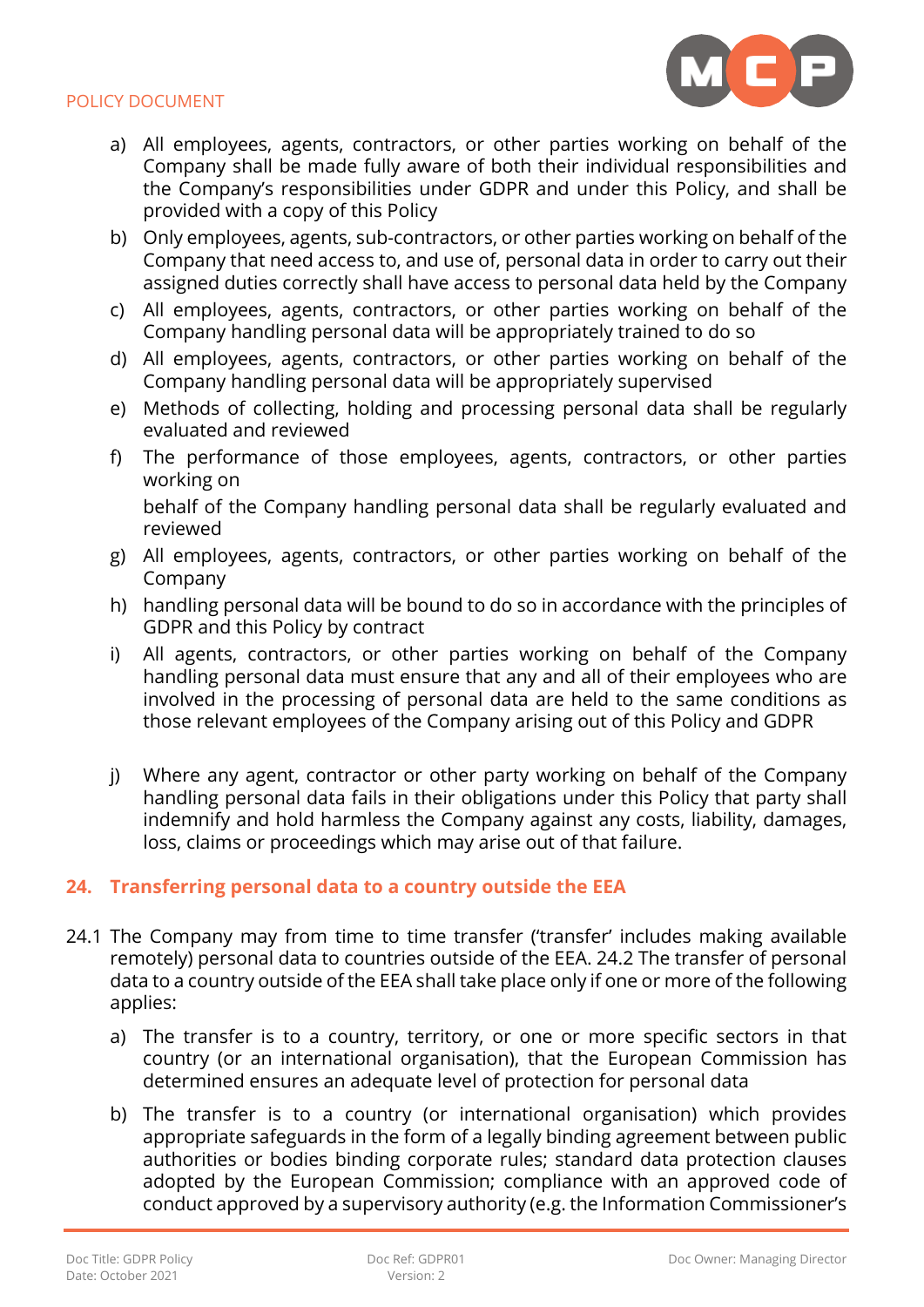

Office); certification under an approved certification mechanism (as provided for in the Regulation); contractual clauses agreed and authorised by the competent supervisory authority; or provisions inserted into administrative arrangements between public authorities or bodies authorised by the competent supervisory authority

- c) The transfer is made with the informed consent of the relevant data subject(s)
- d) The transfer is necessary for the performance of a contract between the data subject and the Company (or for pre-contractual steps taken at the request of the data subject)
- e) The transfer is necessary for important public interest reasons
- f) The transfer is necessary for the conduct of legal claims
- g) The transfer is necessary to protect the vital interests of the data subject or other individuals where the data subject is physically or legally unable to give their consent or
- h) The transfer is made from a register that, under UK or EU law, is intended to provide information to the public and which is open for access by the public in general or otherwise to those who are able to show a legitimate interest in accessing the register.

#### <span id="page-11-0"></span>**25. Data breach notification**

- 25.1 All personal data breaches must be reported immediately to the Company's data protection officer.
- 25.2 If a personal data breach occurs and that breach is likely to result in a risk to the rights and freedoms of data subjects (e.g. financial loss, breach of confidentiality, discrimination, reputational damage, or other significant social or economic damage), the data protection officer must ensure that the Information Commissioner's Office is informed of the breach without delay, and in any event, within 72 hours after having become aware of it.
- 25.3 In the event that a personal data breach is likely to result in a high risk (that is, a higher risk than that described under Part 25.2) to the rights and freedoms of data subjects, the data protection officer must ensure that all affected data subjects are informed of the breach directly and without undue delay.
- 25.4 Data breach notifications shall include the following information:
	- a) The categories and approximate number of data subjects concerned
	- b) The categories and approximate number of personal data records concerned
	- c) The name and contact details of the Company's data protection officer (or other contact point where more information can be obtained)
	- d) The likely consequences of the breach